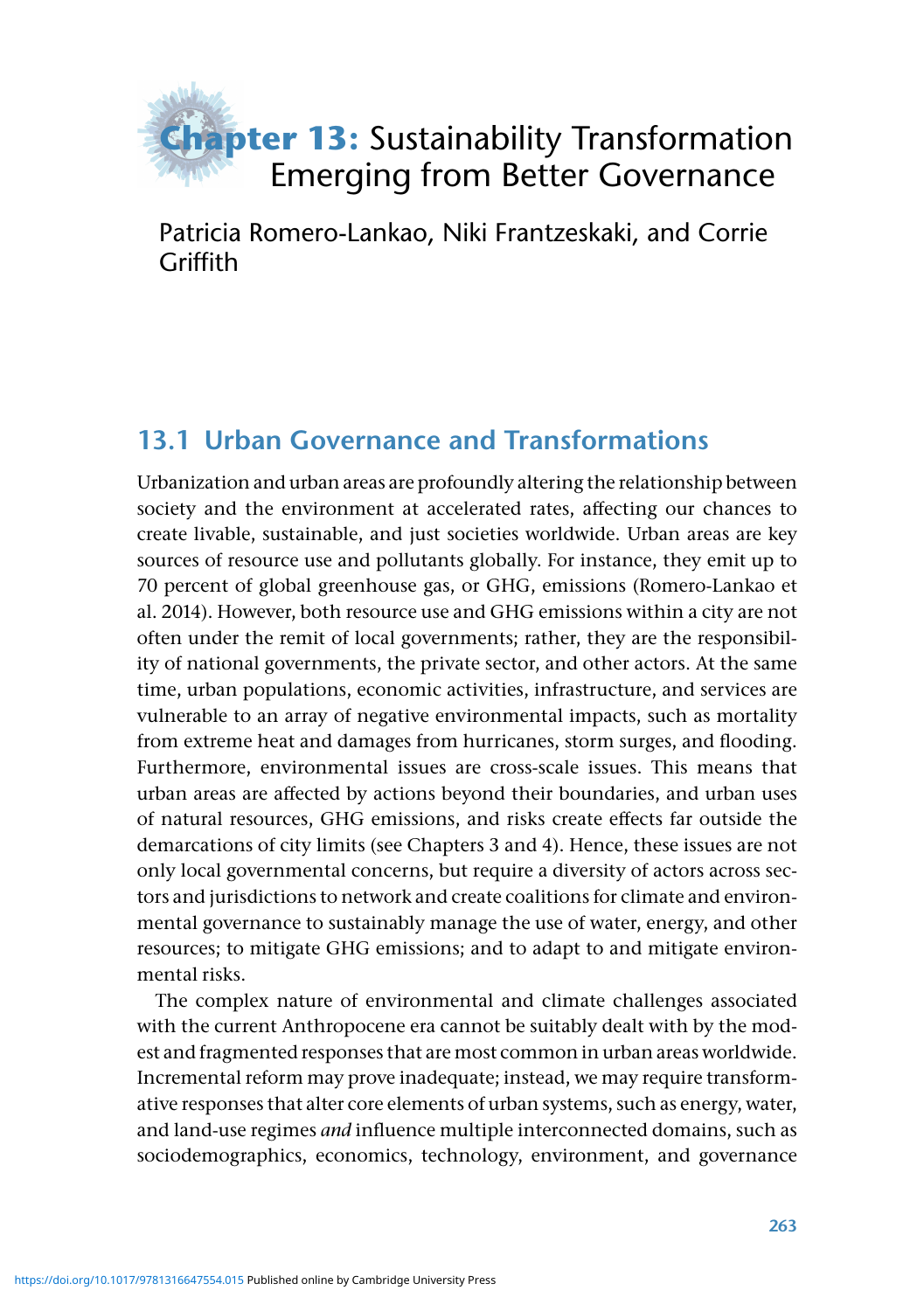itself, with their basic power relations, worldviews, and market structures (Park et al. 2012). The study of transformation in response to environmental change is established among scholars and communities of practice. However, it is critical to focus on the value this knowledge can add to existing environmental policy and governance in urban areas, which are both key drivers of environmental change and sources of solutions. Transformation is a concept deeply embedded in the human narrative. It conveys the notion of systemic, essential, and radical change that can affect an array of fundamental urban socioecological system domains such as sociodemographics, the economy, technology, ecology, and governance regimes (Folke et al. 2005; Romero-Lankao and Gnatz 2013; Geels and Schot 2007; Patterson et al. 2016). For instance, can the concept of transformation play a normative role in helping us purposefully move cities towards sustainability and resilience? Or should it be confined to an ex-post analysis of change in cities? And why should we focus on cities?

Many actions and strategies will be needed to trigger such transformative processes, from coordinated action by governments to innovation in the private sector, experimentation, and pressure from civil society. This is where the questions around the role of governance in shaping transformations towards urban sustainability and resilience become paramount. Are we mostly interested in understanding the links between governance and the politics of change? Are we looking into governance as part of the problem and engaging with transformations in existing city governance regimes? Is our emphasis on governance that creates the conditions for transformation to emerge, or on actively fostering transformation processes? (Patterson et al. 2016) What exactly must be transformed; why, how, by whom, and in whose interest; and, what factors drive or trigger the necessary transformations?

Rather than suggesting the most appropriate range of responses needed to achieve transformational actions and policies, this chapter sets the stage for Part III and builds on previous work to identify both opportunities and challenges that city officials and private and civil society actors face in their efforts to develop governance solutions that support sustainable and resilient urban development. This chapter will start with the definition of key terms (for example, urban governance), and of main approaches to the governance factors shaping change towards more sustainable and resilient development pathways (Section 13.2). Many actions and strategies have been introduced to address sustainability and resilience concerns (for example, urban water management and transportation). In Section 13.3, we will briefly describe different types of actions seeking to mitigate or prevent risk and to adapt to existing and possible environmental threats and disruptions. Mitigation refers to actions aimed at reducing resource use and environmental impacts and risks; adaptation refers to actions aimed at managing these impacts, before or after they are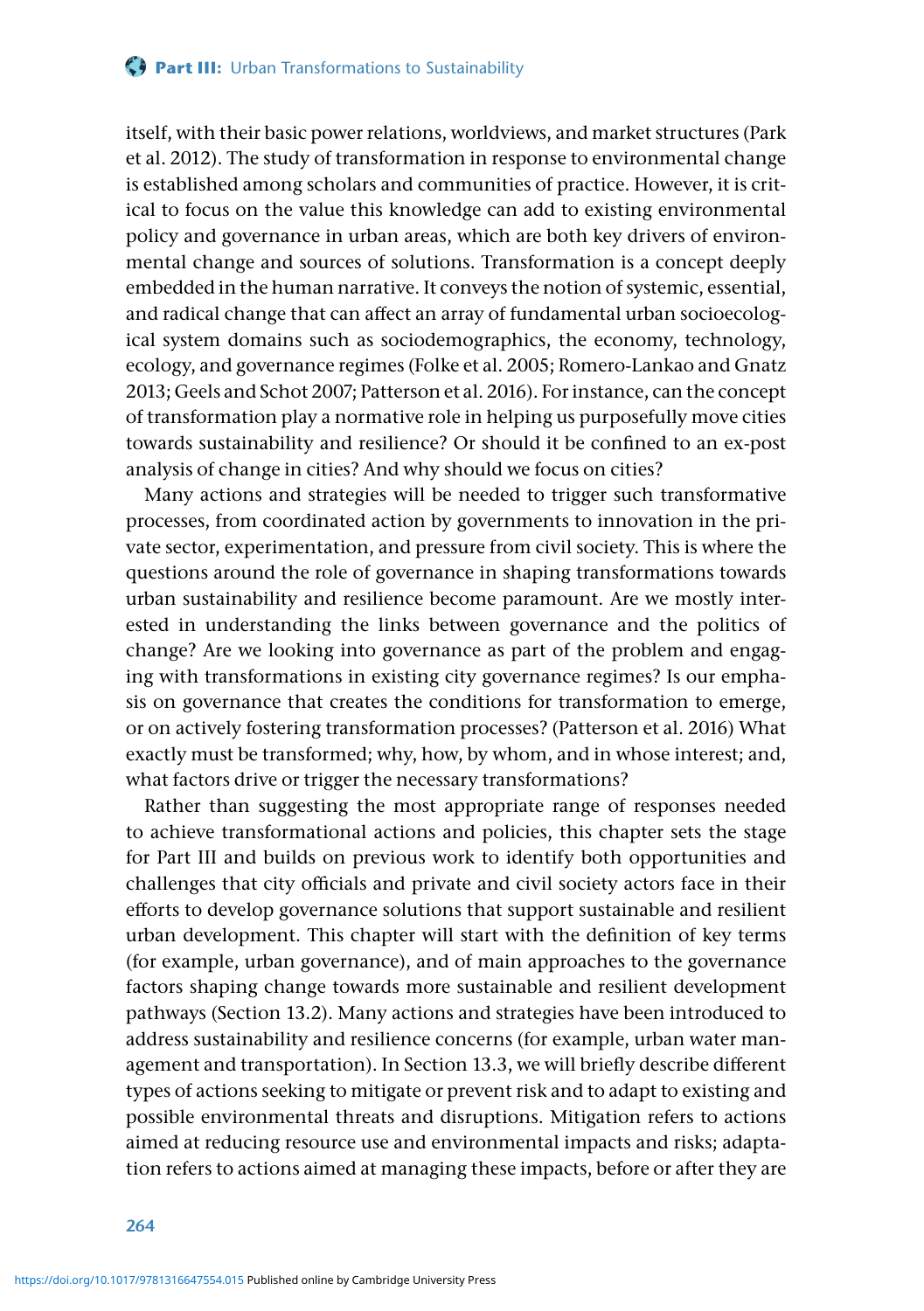experienced (Field et al. 2014). The following sections describe the nature of the actor-networks involved in designing and implementing actions (Section 13.4), and the opportunities, barriers, and limits that multilevel governance poses to local climate and environmental policy (Section 13.5).

## **13.2 Multilevel Governance and Transformations**

Interest in transformations towards sustainability and resilience has grown considerably in recent years among researchers and communities of practice globally. For instance, it has been addressed in debates around the Sustainable Development Goals (SDGs, see Part II). It is one of the themes of Future Earth's Sustainability Research Platform. And it has become a key component of IPCC assessment efforts (Field et al. 2014). Urban governance and politics are critical to understanding and shaping these transformations for many reasons: Governance can offer both barriers and opportunities to transitioning towards urban sustainability and resilience; further, these transformations are inherently contested and political (Patterson et al. 2016; Romero-Lankao et al. 2016).

Urban governance takes place within broad socioeconomic and political contexts, with actors and institutions at multiple scales shaping the effectiveness of urban actions and responses. In particular, urban environmental governance comprises formal and informal rules, rule-making systems, and actor-networks across sectors and jurisdictions, both in and outside of government, that are established to steer cities towards sustainable resource management, environmental change mitigation and adaptation, and transitions along alternative development paths (Biermann et al. 2010).

Below, we review the main strands of literature that engage with the influence of governance in actions and strategies seeking to transition urban areas towards more sustainable and resilient development pathways. These include theories of sociotechnical transitions (Geels and Schot 2007; Rutherford and Coutard 2014) and socioecological transformability, political ecology perspectives (for example, sustainability pathways and transformative adaptation; Lawhon and Murphy 2012) and a growing body of scholarship on experimentation. These approaches provide significant, albeit partial, visions of urban transformations that aid in the understanding of the barriers and opportunities associated with the practice of urban sustainability and resilience transitions. For instance, sociotechnical transitions theory sheds light on some of the processes shaping changes in environmental management regimes, while political ecology approaches illuminate the influence of power relations among actors with different values and interests in shaping social change.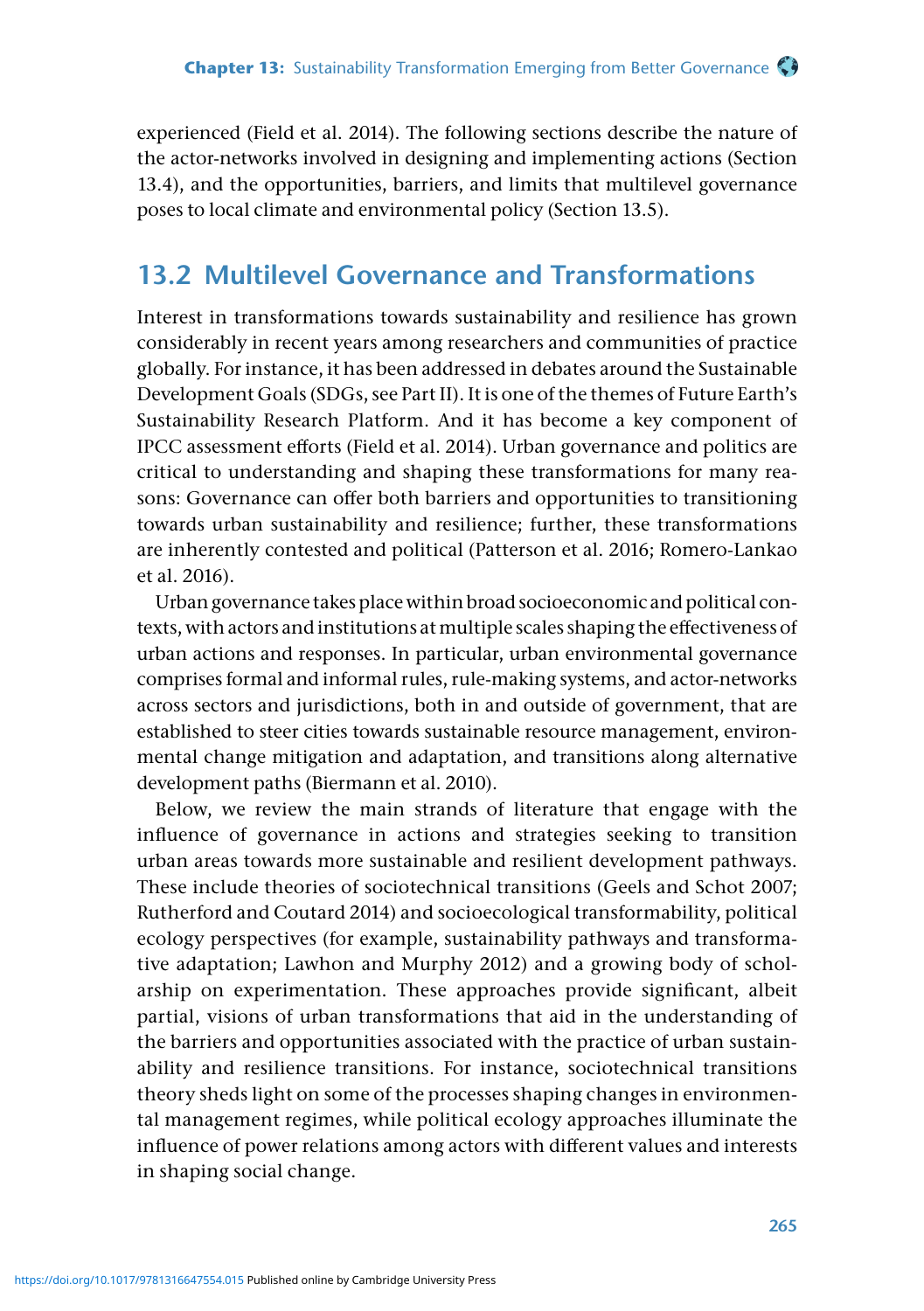#### *13.2.1 Sociotechnical and Socioecological Theories of Transformation*

Sociotechnical transitions theories, also called STTs, examine the multilevel processes through which socioecological and technical systems experience transformations. STTs define transformations as shifts to systemically different sociotechnical regimes of resource use and relationships with the environment (Smith and Stirling 2010; Geels and Schot 2007; Rutherford and Coutard 2014). Transformation is conceived as a series of far-reaching changes along different domains: technological, governance, economic, sociocultural, and environmental. It includes a broad range of actors and unfolds over substantial periods (50 years or longer, for example). Examples include the transition from cesspools to sanitation, from telephone to cellphone, and from internal-combustion to electric vehicles. Within the transitions literature, there is a fast-growing body of work on urban transformations. This work has evolved from situating "urban" simply as the context of new empirical examination of transition experiments to investigating urban patterns of transformation as unique to the understanding of contemporary transitions.

A *sociotechnical regime* organizes social practices and structures relationships among private, governmental, and nongovernmental actors, whose understandings of priorities, appropriate actions, and technologies are intertwined with the expectations and skills of users, with institutional arrangements, and with physical infrastructures providing energy, water, and materials. A regime is "dynamically stable" and imposes a logic and direction for incremental sociotechnical and socioecological change along established pathways of development, which, in turn, create path dependency or lock-in. Electricity and urban water management provide conspicuous examples of lock-in due to the endurance of their material structures and the sturdy techno-institutional interrelationships associated with them. While regimes are dynamically stable, they are constantly subject to drivers and pressures that can lead to their destabilization and transformation. Some of these drivers and pressures are:

*Innovations and experimentations*, or proactive changes such as new technologies, social experiments, and governmental or grassroots initiatives. Innovations can contribute to structural or fundamental changes in cultures, structures, practices, and relations between actors. Experimentation can nurture new technologies and create new institutions and new governance processes.

*Conflict and contestation* of actions around access to, use of, or redistribution of natural resources, assets, and decisions, with resulting social and environmental implications (for example, on water quality and availability, social inequality, and livelihoods); and,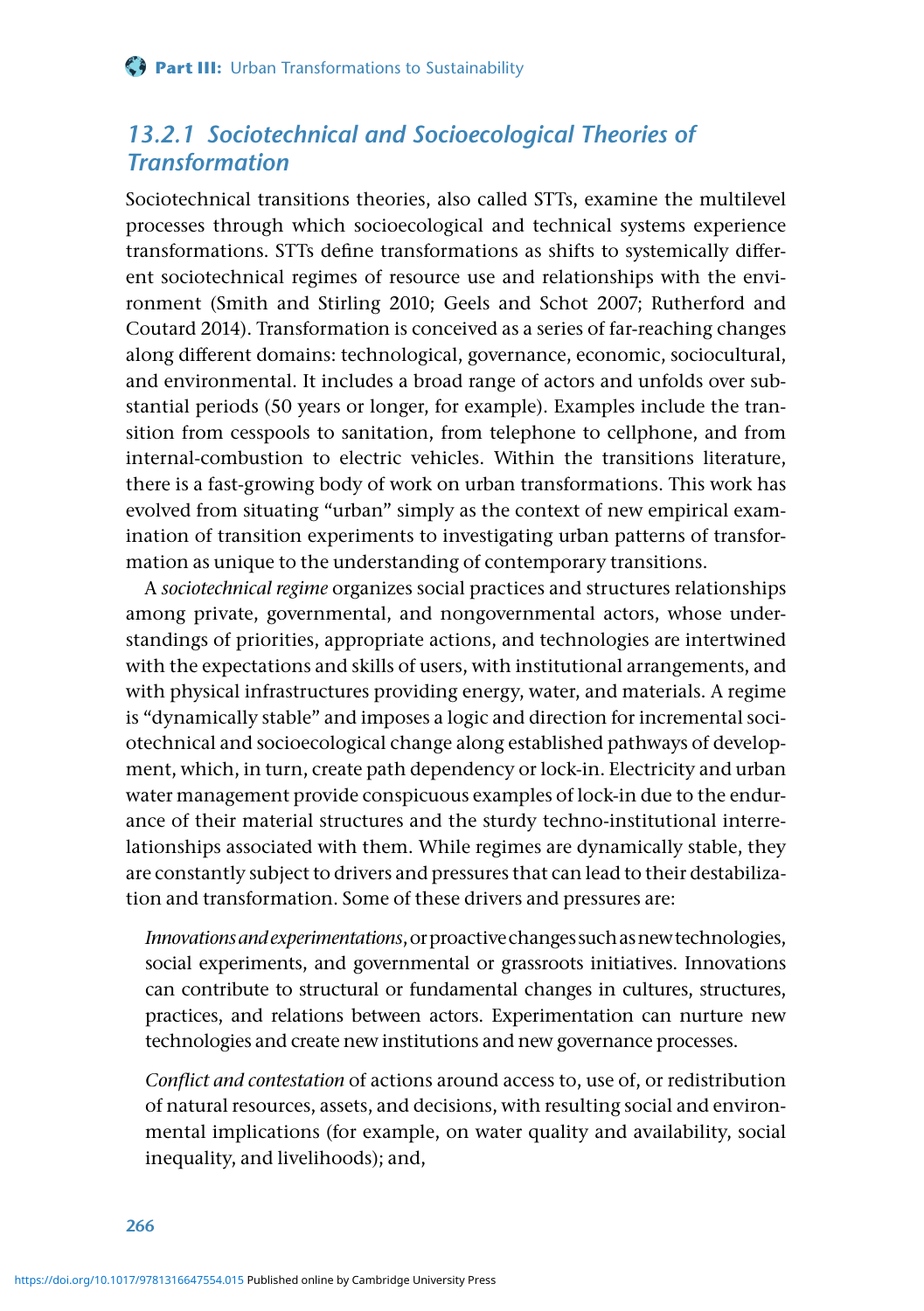*Environmental impacts and triggers* in the form of natural resource depletion and scarcity, disasters, or changes in risk tolerance resulting from shifts in economic, cultural, and/or political dynamics (Romero-Lankao and Gnatz 2013).

Governance and governmental policies frequently exert an influence on transitions through *transition management*, which includes insights from complex systems and governance approaches (Loorbach and Rotmans 2010). Transition management conceives socioecologic systems, such as urban areas, as complex and adaptive. Management in this context appears as a reflexive and evolutionary governance process (Markard et al. 2012).

Socioecological systems literature has engaged with the question of how adaptive governance can enhance or foster adaptability of cities as socioecological systems. The concept of resilience, originated in ecology, is fundamental to this approach, which focuses on how much stress and disturbance an urban system can adapt to while remaining within critical thresholds before it moves to another regime (Carpenter and Brock 2008). In this perspective, urban resilience is conceived as the ability of complex socioecological systems, such as cities and urban communities, to change, adapt, and – crucially – to transform in response to both internal and external stresses and pressures (Davoudi et al. 2012; Ahern 2011). Governance of cities plays two roles within this approach. In the first one – governance for navigating change – both short-term and longterm actions seek to shield cities from hazards and disruptions, and to provide urban communities and actors with the capacity to respond to change and uncertainty. In the second role – governance for transformation – actions and policies are envisioned and implemented that create new urban systems when current conditions render existing systems unviable (Folke et al. 2005).

#### *13.2.2 Experimentation*

As noted above, innovations or experimentations can destabilize sociotechnical regimes and drive transformative change. Experimentation is a process for instigating sustainability transitions, particularly within cities, with many cases showing impacts on governance dynamics, for example from experimentation in the urban water sector (Ferguson et al. 2013; Poustie et al, 2016), in urban mobility (Späth and Rohracher 2012), and in urban energy (Castan-Broto and Bulkeley 2013). Experimentation includes lighthouse projects that have great symbolic value for urban planning and development, such as the Floating Urbanization pilot project, the Floating Pavilion in the City Ports of Rotterdam, or the eco-district Hammerby in Stockholm. Experimentation can come in the form of open-ended labs that test, or, cocreate new approaches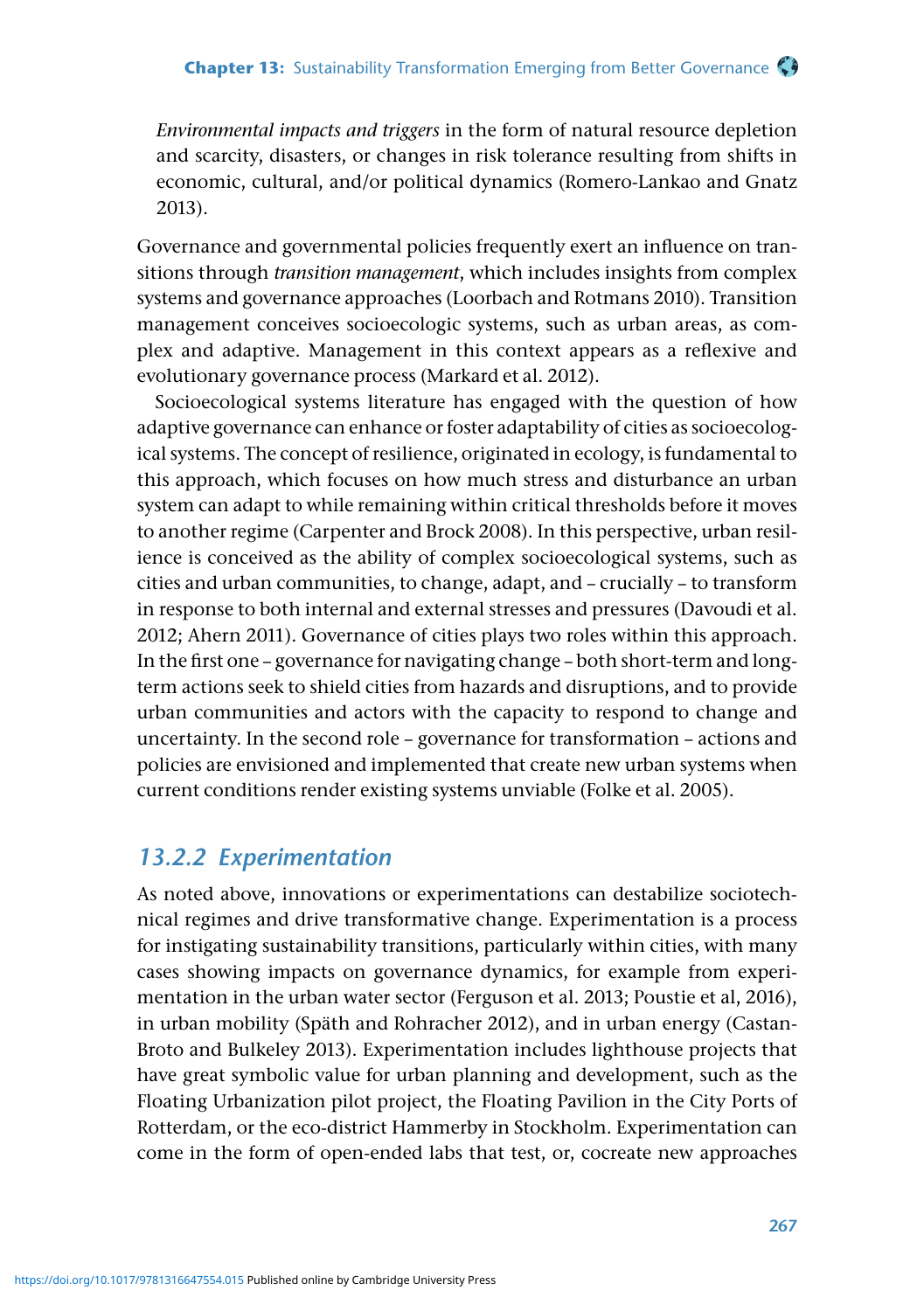or solutions to urban challenges, such as increasing community cohesion or facilitating urban regeneration through coproduced urban agendas, as well as through urban projects that can set transformative processes in motion. Experiments can be facilitated by local governments, established by public-private partnerships, or self-organized by civil society and citizens themselves, from the grassroots. Recent scholarship showcases the importance of creating both physical and institutional space for experimentation processes to take place (Castan-Broto and Bulkeley 2013; Bulkeley et al. 2016; Frantzeskaki et al. 2014, 2017; Nevens et al. 2013; Loorbach et al. 2017).

Experimentation has, in many cases, evolved into the preferred governance tool for addressing complex urban problems. This may explain the observed proliferation of experimentation as a way of governing cities for climate change across Europe, Latin America, and Asia. In particular, the empirically based research on sustainability transitions, focused on smart cities, resilient or sustainable cities, and water-scarce cities, showcases that there is merit in trial experiments and new solutions in cities. These processes create a base of evidence for effective urban solutions that tackle local manifestations of climate change. Experimentation is not limited to climate change concerns; it can also address issues of inequality and accessibility to health care, services, and education. Future urban research will need to examine how experiments addressing urban sustainability challenges contribute to urban agendas for development and what impact they have on contemporary urban dynamics in ecological, social, economic, and political domains of cities.

While there is a recognized need for new approaches to deal with political and social challenges to secure sustainable and livable urban futures, experiments and new forms of governance can enable positive transitions to urban sustainability. However, these innovations are not always welcomed by communities or by political institutions. The controversies, contestations, and conflicts that come along with experimentation are also important ingredients in the governance of urban transformations (Chapters 14 and 15). Alongside these tensions, the current manifestations of governance practices and processes need to be revised and adapted to allow institutional space for actors driving urban transformation and experimentation, which act as lighthouses for new pathways to sustainability (Chapter 16).

#### *13.2.3 Critical Theories of Transformation*

Sociotechnical transition theories have helped elucidate the barriers to and options for transformations through the interplay between governmental and private actors, social practices, and institutions. By focusing on urban resilience as an ability to bounce forward, socioecological system theories have shed light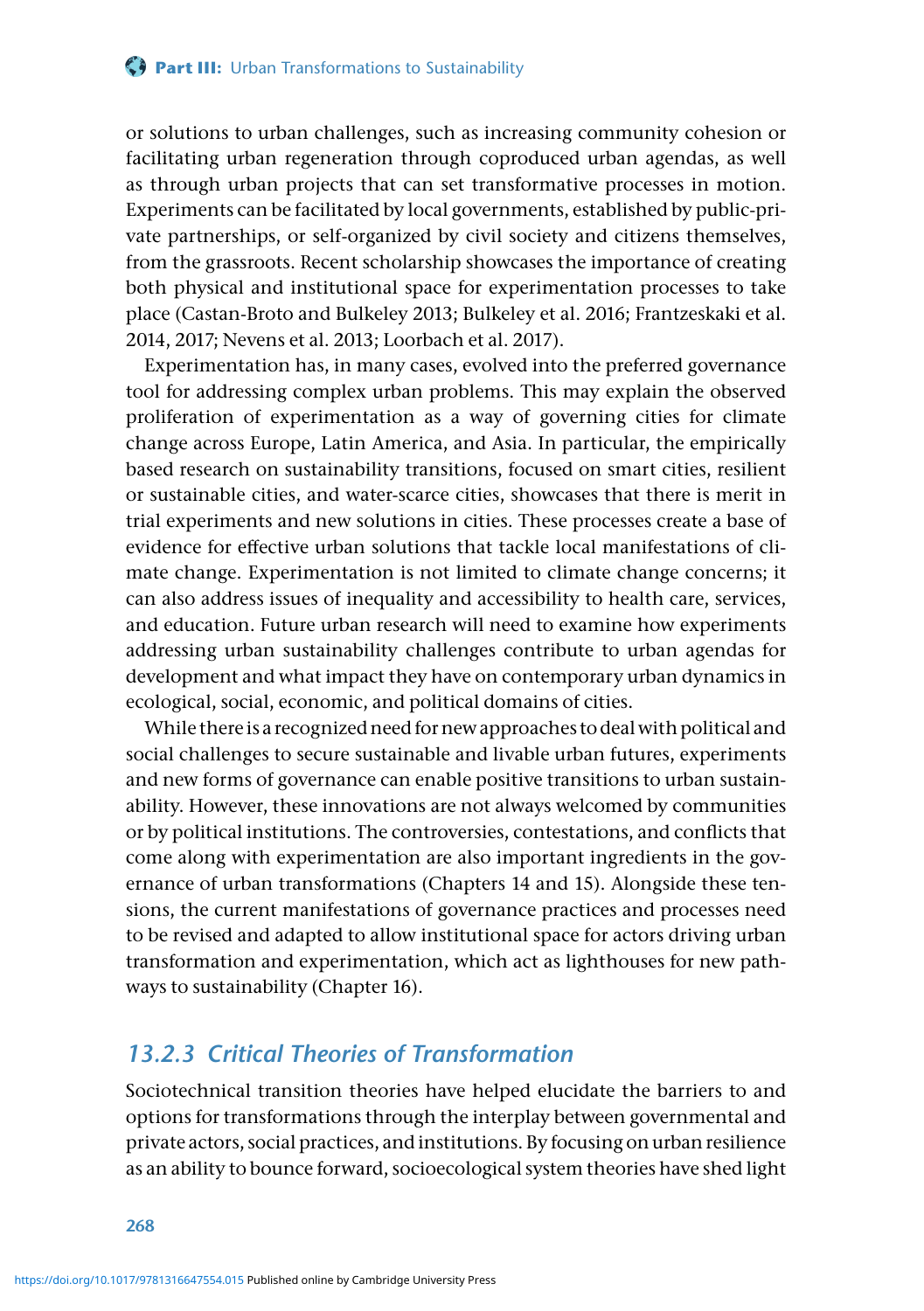on cities' and urban actors' capacity to change, adapt, and – crucially – to transform in response to hazards and disruptions. However, sociotechnical transition theories, which have focused mostly on Europe and the United States, have little to say about how transitions may play out differently in the cities of middle- and low-income countries (Bulkeley et al. 2010). Similarly, scholars have suggested that socioecological system theories cannot be uncritically applied in the process of trying to understanding how social domains function. In this view, urban groups and communities have the capacity to cope, or adapt, to stresses and disruptions, but these capabilities are also shaped by social, political, and cultural processes. Socioecological approaches have often been criticized for being deterministic and for omitting the role of different levels of agency and power in creating or preventing transformational movement away from previous system phases and cycles. As illustrated by many scholars, pro-growth coalitions, unabated by powerless local authorities and civil society organizations, pose challenges to navigating towards more sustainable and resilient pathways of urban development (Fernández et al. 2016; Romero-Lankao et al. 2015).

To address these concerns, sustainability pathways approaches seek to understand transformations in ways that are sensitive to the deeply political, contested nature of urban sustainability and resilience issues (Robinson and Cole 2015; Bendor et al. 2015). This is achieved by taking into consideration diverse views of and aspirations for what desirable sustainable solutions are, and consider mechanisms to navigating trade-offs and side effects of the proposed transformative solutions. Cultural values, as well as economic and political considerations, play key roles in defining sustainability and resilience goals; acceptable risks to livelihood, property, and other things urban actors value; and outcomes. Because this perspective assumes that both sustainability and resilience are contested, dynamic, and uncertain, it puts institutions and values at the center of efforts to understand and navigate transformations towards sustainability and resilience in cities.

Political ecology scholars have criticized STTs as providing a narrow lens for viewing the processes shaping (limiting, fostering) change, with their emphasis on infrastructures, users, experiments, and technological innovations (Lawhon and Murphy 2012). Political ecology scholars suggest that STTs do not take into consideration that corporate and state leaders, scientists, and innovators of all sorts do not always hold progressive, fair, and/or environmentally friendly values and interests. For political ecology scholars, both cooperation and conflict are inherent features of decision-making in general, and transition management in particular (Lawhon and Murphy 2012). This is so because environmental policies that can aid in transition essentially revolve around who benefits and who bears the risks of actions, with a clear set of winners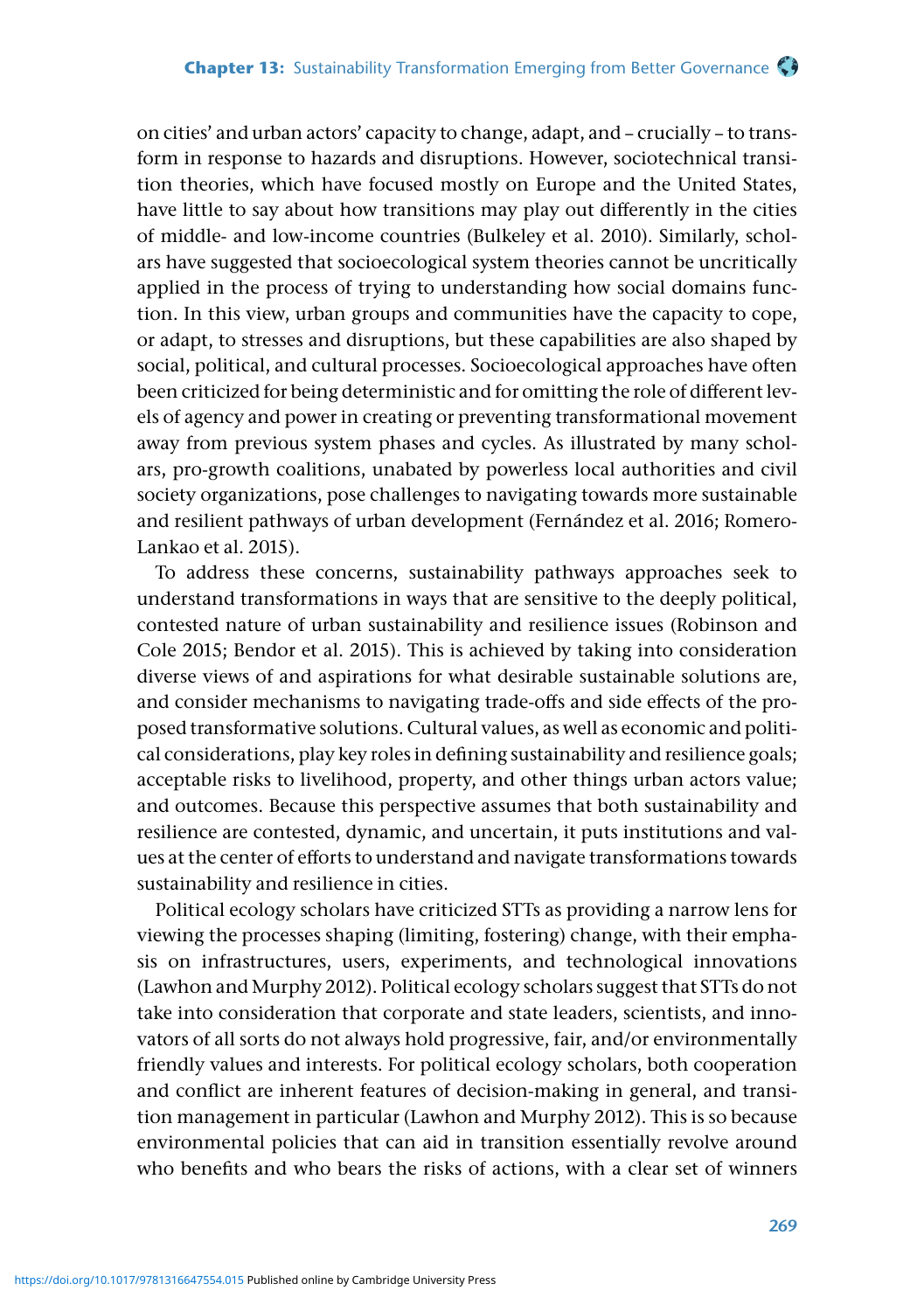and losers. For example, large-scale power generation and trans-basin water imports can be a desirable means of dealing with energy and water scarcity for some urban elites and benefiting populations within a city, but these changes can be highly undesirable for people and places that bear the stress and hardship implied by these actions. Therefore, it is essential to ask, in the governance of any transition process: what actors and places are at stake; with whom and where power resides; what social and environmental consequences of decision-making are at play; and whose voices and narratives remain unheard?

# **13.3 Responses and Actions Developed and Implemented in Urban Areas**

Many actions are being developed and implemented worldwide with the purpose of providing urban sustainability solutions that address issues such as water and energy management, flood mitigation, other environmental protections (air quality), and cleaner and affordable transportation systems, to name a few. It is increasingly clear that ensuring the future sustainability of the planet requires that these strategies and plans address the consequences of a changing and uncertain climate. Such impacts manifest differently, are experienced uniquely in urban areas (and, at even finer resolutions, are experienced differently among different urban populations), and must be dealt with accordingly – in specific ways that are embedded in the sociopolitical and economic realities that characterize an urban space at local scales.

Urban climate responses include climate change mitigation and adaptation actions, also called resilience actions. These responses range from short to long term, from local to regional, and vary widely in their effectiveness and outcomes. They also include the following domains:

**1.** Understanding the problem: For instance, if the goal is to mitigate GHG emissions, an inventory will provide a baseline against which mitigation targets can be assessed. A focus on reducing vulnerability will require assessments of the damage to property, disease, and loss of livelihoods that urban populations may face under a changing climate.

**2.** Incremental responses: For example, mitigation actions focused on municipal government buildings and vehicle fleets are the most common approaches used by city officials worldwide. It is also very common among cities to start with adaptation actions that build on ongoing disaster risk management (Barrero 2013).

**3.** Broader, longer-term responses that seek to change urban form, institutions, and social practices are equally important. Examples of these include: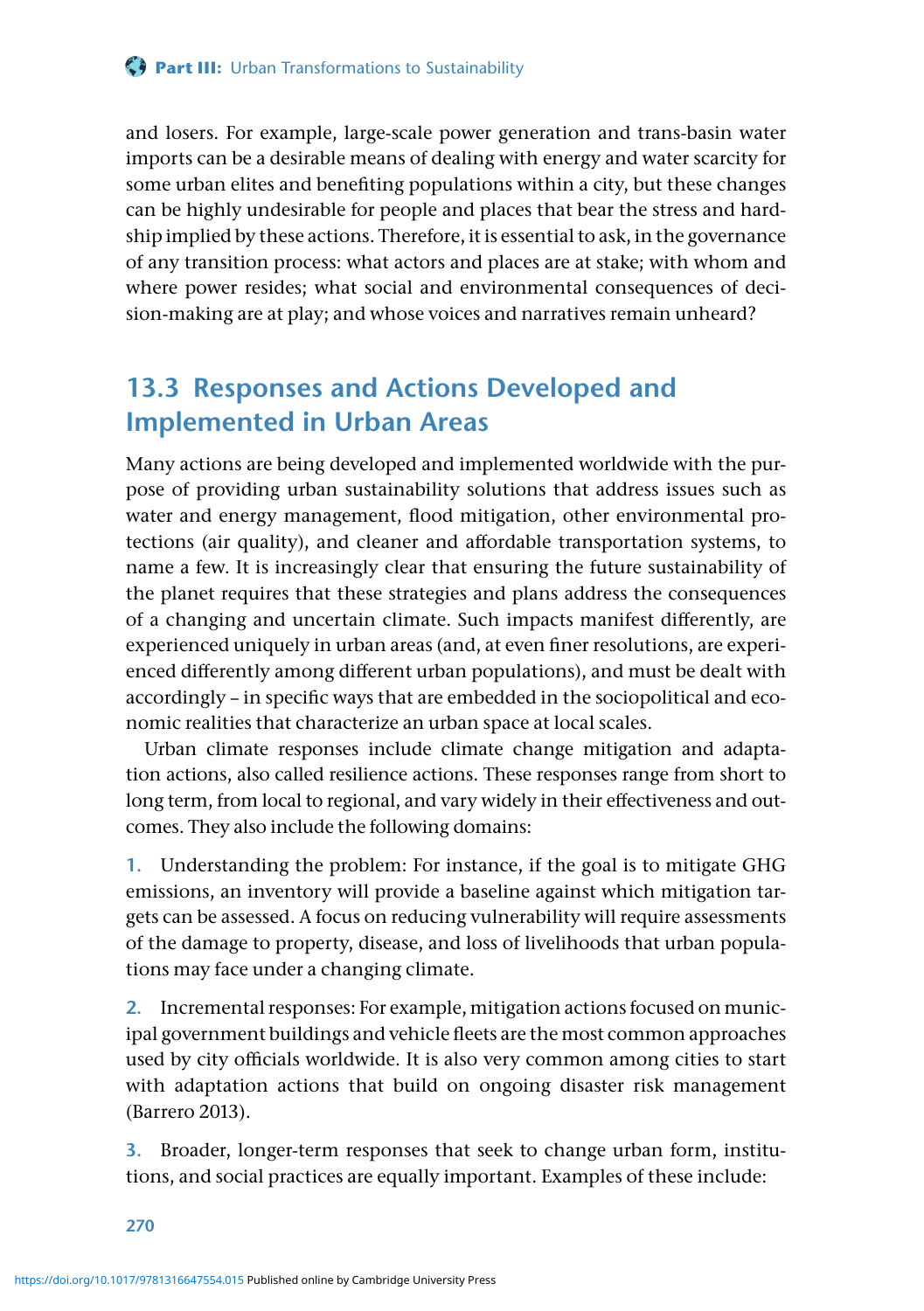**a.** Infrastructural investments that: (i) decrease vehicle kilometers traveled, foster mixed-use development, improve destination accessibility, and reduce distance to transit. These goals are achieved by concentrating development and, hence, reducing energy use by vehicles and the stress associated with driving (Hamin and Gurran 2009); (ii) discourage growth in risk-prone areas and protect or restore ecosystem services such as water infiltration, flood protection, and temperature regulation. These actions may help create synergies between mitigation and adaptation by influencing resource use and emissions, and by fostering the resilience of people and places;

**b.** Actions that build capacity by enhancing the resources and options afforded to populations from diverse socioeconomic groups to use environmentally friendly sources of energy, food, or water, and to adapt to environmental threats, such as those induced by climate change;

**c.** Actions that reduce exposure to environmental and climate threats, or that mitigate risk (such as dikes and barriers, or multiple-use green ways).

**4.** *Transformative responses* that create shifts in energy, water, transportation, and land-use regimes, growth ethos, production and consumption practices, and worldviews(Field et al. 2014). Some of these actions target the underlying drivers of resource use, emissions, and vulnerability, such as a shift from centralized electricity fueled by fossil fuels to decentralized, rooftop solar energy, or a focus on integrating environmental and local disaster risk management concerns with an inclusive and pro-poor urban development agenda, as exemplified by Manizales (see Chapter 15). As such, transformative actions hold the potential to promote a more systemic shift towards sustainable and resilient urban development (Shaw et al. 2014; Burch et al. 2014).

This section reviews some of the climate responses (with a focus on adaptation or resilience efforts) that occur in cities of multiple regions and typologies, setting the stage for the following section, which analyzes the governance and decision-making processes and structures that have enabled – or constrained – their development and implementation. Our brief description of these responses provides useful entry points to juxtapose global problems and local solutions or vice versa, and the multiscale governance processes involved. Such actions are diverse in nature and scope, can range from small- to larger-scale efforts, and include a variety of tools and approaches for implementation.

Actions to increase adaptive capacity to threats – including, but not limited to, climate-induced flooding from heavy rainfall events or storm surges, heat waves, or water scarcity and drought – ultimately affect urban areas and populations, but how and at which scale they are developed can vary. Urban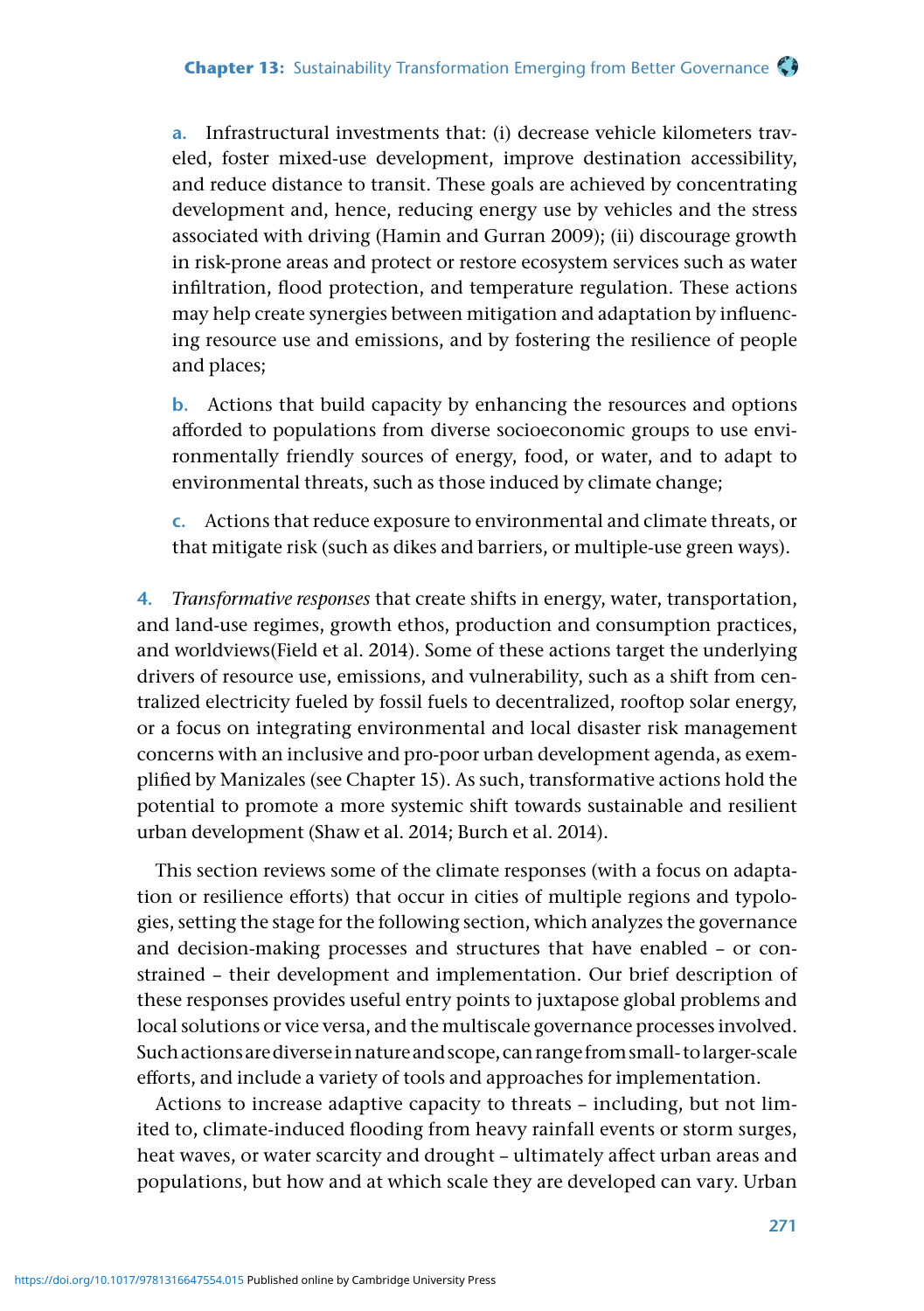households and communities, for example, have long implemented measures to adapt to changing environmental conditions and specific threats by drawing on local knowledge, consistent with sociocultural practices. These are numerous and particularly common in low-income and developing nations where large-scale poverty exists and the institutional capacities to adapt are much weaker. Examples of adaptation practices include innovation in water collection and retention in times of drought, changing precipitation patterns, or saline intrusion; adaptation to agricultural practices through altering the timing and types of crop grown; tree and vegetation planting for storm water absorption or heat mitigation; and the construction of pole or stilt housing in flood prone, high-risk urban areas. It is still unclear how to scale up adaptation actions and institutionalize them within local and regional policies, and in doing so, if the adaptation actions are appropriate for these larger scales. Conversely, more comprehensive and thoughtful decision-making efforts that include a range of urban stakeholders can also reduce cases of maladaptation that occur due to ad hoc coping strategies and actions that sometimes conflict with broader socioeconomic and environmental conditions (Schaer 2015).

Adaptation to climate threats is as complex as the urban system, and it is proportionately challenging to develop and implement at the city or regional level, requiring approaches that are multidimensional and include actors at multiple scales. Citywide adaptation and risk mitigation responses often employ a range of approaches that can include either soft or hard infrastructure measures, or a combination of both, to adapt to specific climate change impacts. For example, to mitigate effects of the microclimate in cities (such as urban heat island), cities are beginning to utilize cool pavements (light-colored surfacing or permeable pavements); cool roofs (often categorized as "white," "blue," or "green" roof strategies to differentiate the approaches); increasing vegetation abundance; and reducing waste heat (Gartland 2012). Coastal cities, often plagued by extreme flooding due to sea level rise, storm surges, and hurricanes, may utilize hard engineering approaches such as sea walls or levees, or turn towards nature-based solutions or ecosystem-based adaptations, including restoring natural wetlands or mangrove ecosystems to buffer the effects of extreme wind and flooding. These "softer," ecosystem-based approaches, which are viewed as more cost efficient, comprehensive, and multifunctional by design, have gained popularity as a response to the negative associations of "hard" adaptations, which are prone to being inflexible, costly, and inadequate for addressing a range of interests or perspectives of the problem the action seeks to address.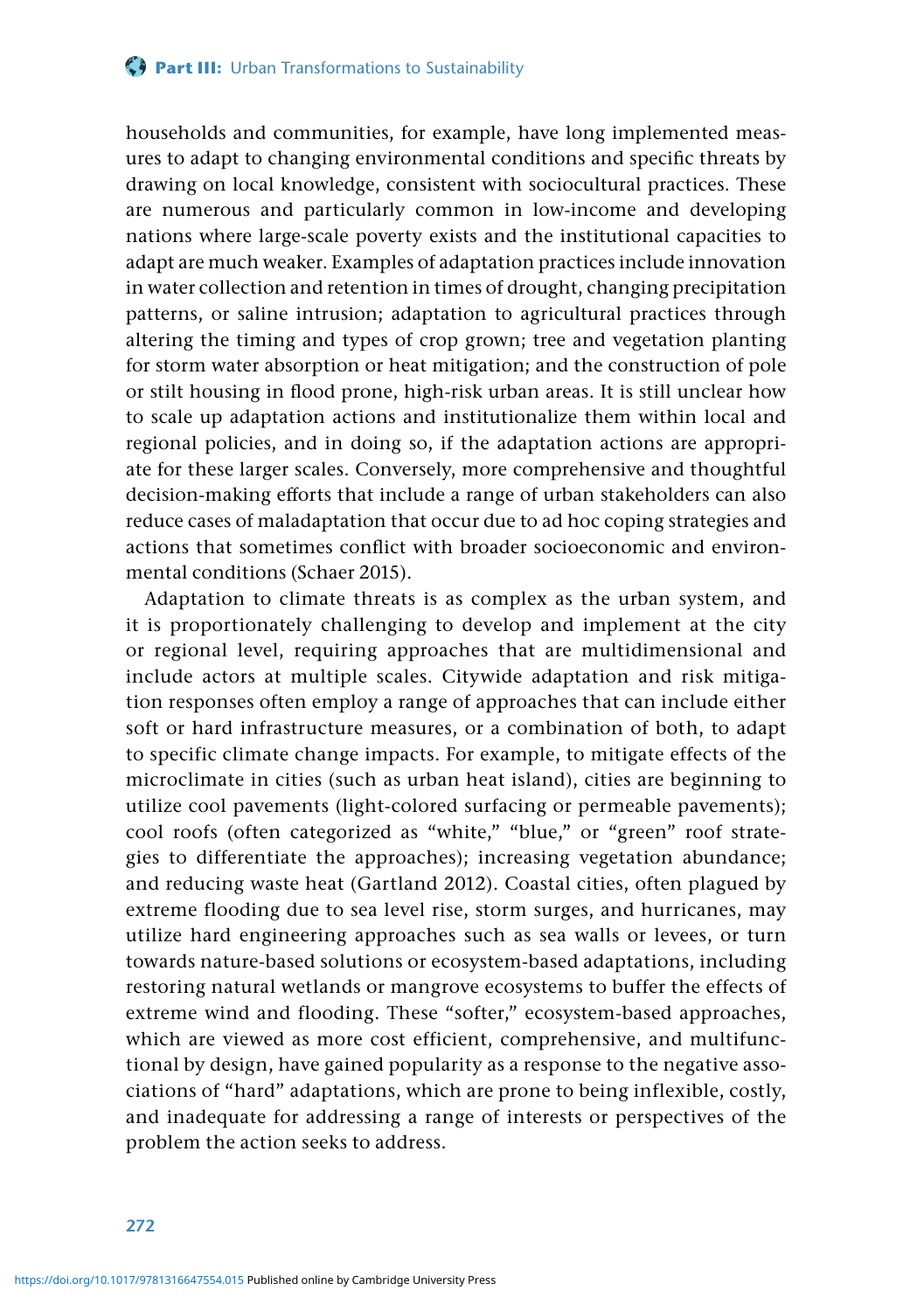## **13.4 Multilevel Actor-Networks**

As indicated in our introduction, environmental – and particularly climate – changes are socially and environmentally pervasive phenomena. Therefore, they challenge actors from different sectors and jurisdictions to create multilevel governance networks and coalitions. Rather than being homogeneous, these groups frequently hold different values and interests, create shifting alliances, and have varying levels of power. This heterogeneity poses challenges for coherent and legitimate urban climate change governance, as actor-networks play multiple and changing roles in urban environmental governance: some provide energy, food, and water resources; others function as facilitators of interactions within and between cities; and yet others define dominant environmental discourses more broadly. The climate change arena offers examples of the relevance of actor-networks, with many urban actors independently committing to mitigation and adaptation, even in the absence of national climate change policies. Furthermore, some actors from the private sector are addressing climate change within their own companies, or are forming partnerships to achieve a common goal. The myriad of actors involved means that, in many cases, suboptimal outcomes will be created.

Actors and their governance arrangements operate in a complex web of interactions, a pattern that had been captured using the notion of *interplay*. The concept of interplay sheds light on the interdependence of institutional arrangements at varying (vertical interplay) and similar (horizontal interplay) levels of organization (Young 2002). These interdependences create policy challenges. The actors involved in the governance of environmental change in cities frequently have very diverse mandates, operate at different time scales, and use different expertise or understanding of the climate issue. For instance, in Cape Town, South Africa and Mexico City, Mexico, officials have pursued climate change mitigation, but the effectiveness of their actions has been constrained by differences in ruling parties and political cultures that constrain structured interactions and collaborations (Holgate 2007; Romero-Lankao 2007). In larger urban areas as diverse as New York, Mexico City, Dakar, and Buenos Aires, which comprise two or more local and state authorities, each authority can act only within its boundaries. This means that the overall impact of their policies may be limited unless there is horizontal collaboration among neighboring authorities, or an overarching strategic metropolitan authority exists to ensure citywide action (Solecki et al. 2011).

For diverse reasons frequently related to authoritarian culture or jurisdictional boundaries, environmental authorities seldom interact with development authorities, and tiers of government seldom collaborate. Priorities in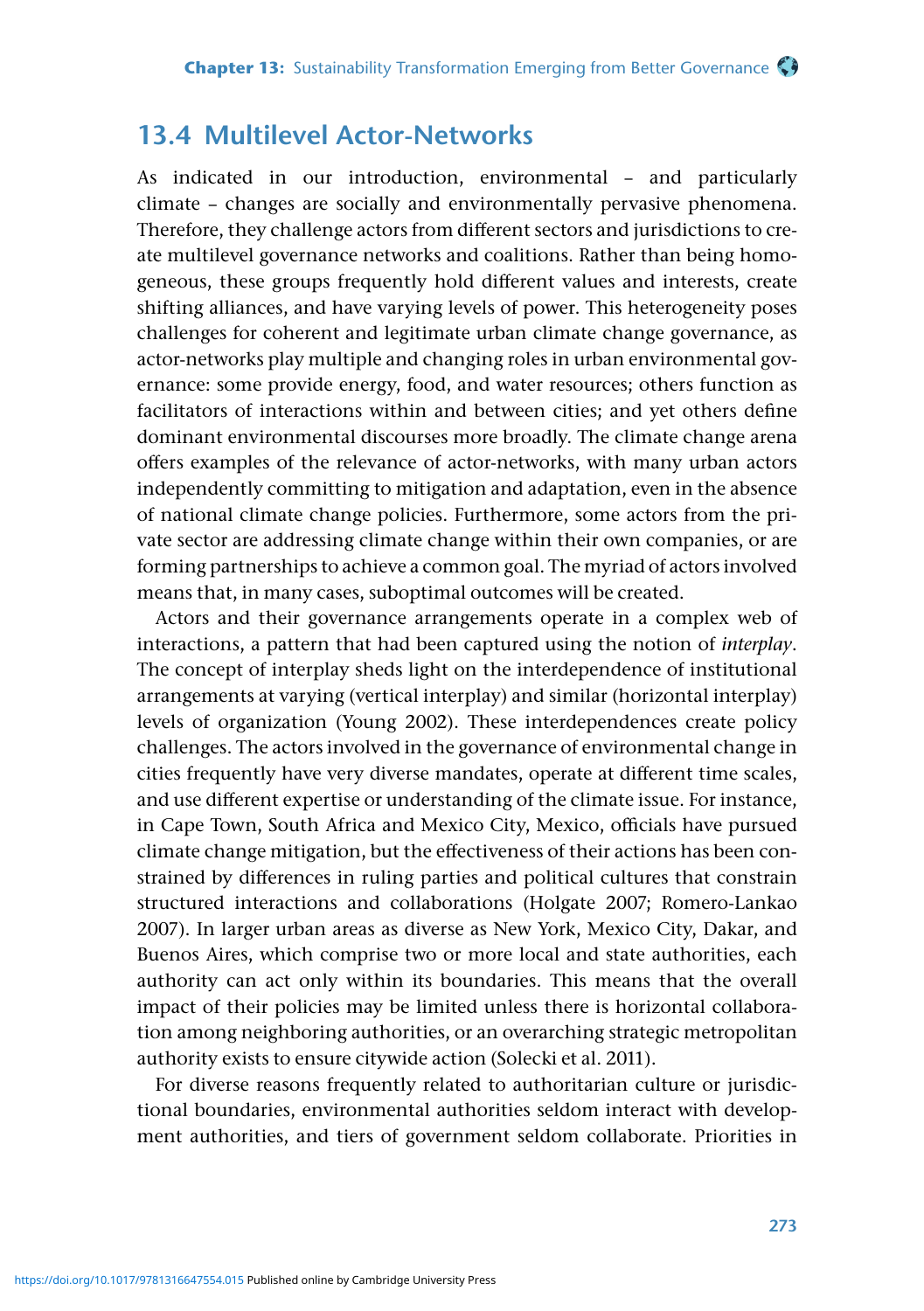urban planning are dominated by economic concerns, with environmental concerns frequently taking the back seat. As a result, the design and implementation of a sustainability plan depends on strong administrative leadership, as well as on whether the commitment of the various implementing actors is guaranteed and how long-term decisions are made.

Actor-networks have appeared that link city officials, private sector actors, community organizations, and academics, to create more coordinated, international approaches to sustainability and resilience challenges such as those posed by climate change (Betsill and Bulkeley 2004; Andonova 2010). ICLEI's Partners for Climate Protection program and the C40 are examples of increasingly important global networks that influence responses to sustainability challenges (Andonova 2010) by providing financial resources as well as opportunities for learning and sharing experiences, tools, and lessons. Notwithstanding the promise of these networks, the interactions among participant actors and the effectiveness of their actions are constrained by the wide differences in jurisdictional remit, organizational culture and structure, and political context.

Actors and actor-networks vary in the extent to which they can influence the framing of sustainability issues, the governance of climate and environmental change, and the resources to implement actions. This inequality is best illustrated by the fact that those urban populations that are most vulnerable to climate change are often not those who are responsible for the majority of GHG emissions. Climate and environmental change also have the potential to exacerbate existing societal inequalities in terms of income distribution; access to resources and options to pursue livelihoods; and capacity to effectively respond to environmental and social threats (Romero-Lankao et al. 2015). A growing body of research reveals that climate and environmental change governance strategies and actions can create or recreate (un)just decision-making processes and outcomes or result in an (in)equitable distribution of risks and resources (Hughes 2013).

# **13.5 Multilevel Governance Poses Opportunities and Barriers to Local Policy**

While city officials are at the forefront of acting on global environmental challenges such as climate change, existing scholarship points to a variety of opportunities, barriers, and limits to the implementation of coordinated and cross-sectoral actions. Many environmental and climate plans need to be holistic and comprehensive; yet, the siloed, shorter-term nature of decision-making poses political, cultural, and professional challenges to horizontal and vertical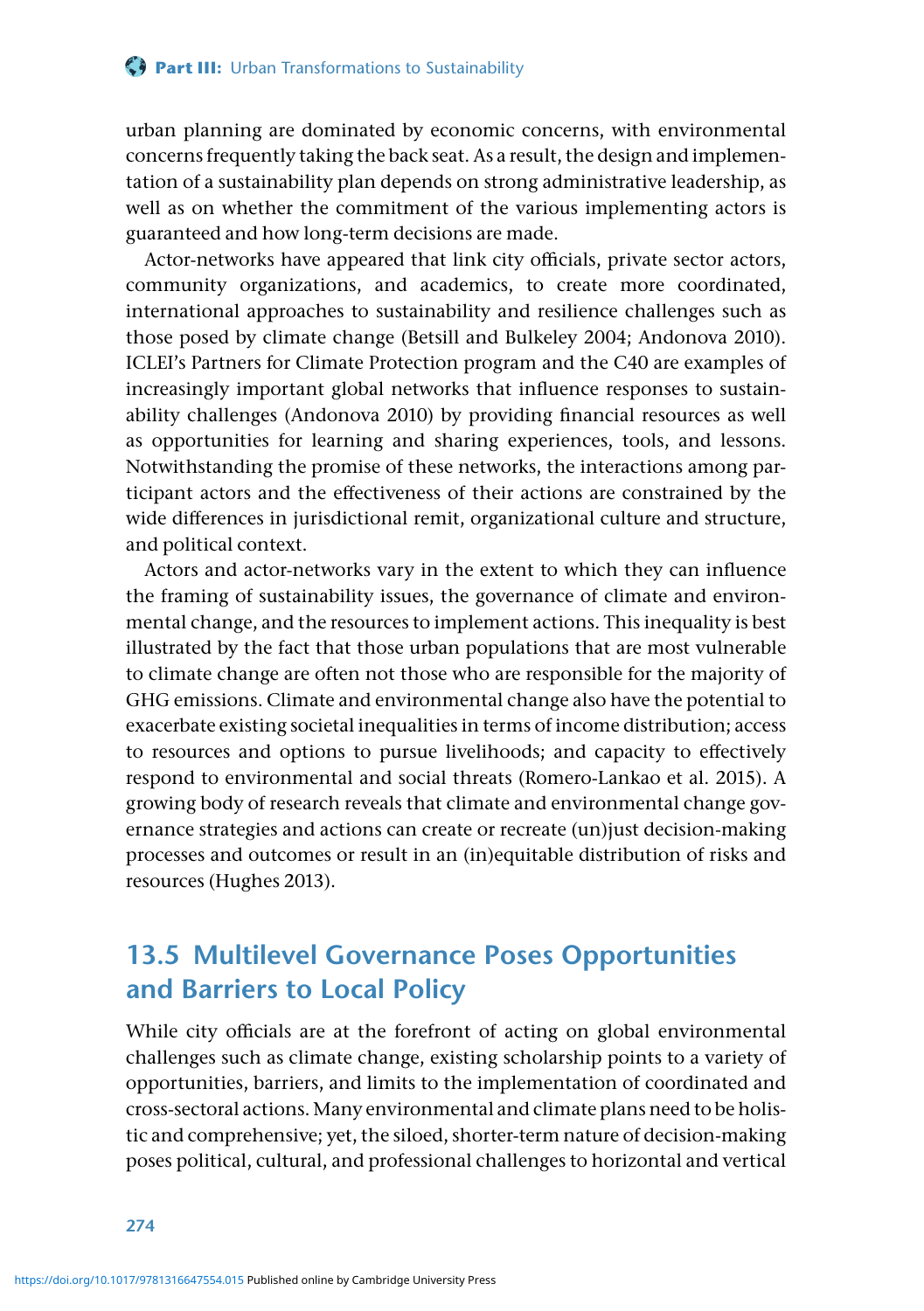coordination between actors, who usually are scattered across sectoral agencies, utilities, and city-administrative departments (Kern et al. 2008), and work on short planning horizons.

Scholarship has also found that the expertise required to address sustainability challenges frequently remains concentrated in environmental departments. This makes cross-sectoral and cross-jurisdictional coordination within the organizational hierarchy of city government particularly challenging, as environmental bodies usually have limited remit over and capacity to implement actions in key development areas, such as energy, transportation, land planning, and finance (Kern et al. 2008; Romero-Lankao et al. 2015).

Fragmentation in governance systems is driven by more than the physical separation of actors. The implementation of climate and environmental policies is also constrained by a multitude of formal and informal institutional barriers, such as the varied visions, values, interests, and decision-making power of involved actors (Agrawala et al. 2011). Addressing fragmentation as a cross-sectoral planning concern is fundamental if unwanted trade-offs are to be avoided and potential synergies created (Wejs 2014).

Other factors – such as leadership, legal frameworks, scientific information, leadership, the ability to self-organize and mobilize knowledge, and support for the implementation of sustainable solutions – also shape urban actors' capacity to implement effective actions. While the influence of each factor varies with context, a key area for future analysis are the conditions under which the inadequacies of different combinations of factors function as barriers to effective urban governance. Here, we will briefly touch on some of these.

The legal context in which urban governance takes place plays a key role in determining the extent to which climate and environmental actions, regulations, and programmatic priorities are legitimized, incentivized, prioritized, or demonized. Legal frameworks can also mediate the relationship between decision-makers, the private sector, and the broader public as they provide political structures (or not) for participatory planning and decision-making according to prevailing political norms and cultures. For instance, absent or inappropriate laws dealing with climate adaptation and mitigation can be a hurdle to investments in "climate-proofed" technologies or warning systems. However, it can take a lot of time and energy to change legal frameworks, as this entails complex negotiations across sectors and national to local political levels of decision-making.

The creation of and access to new, city-specific, socially relevant scientific information and local knowledge is fundamental for effective decision-making, particularly in the arena of climate change, where climate projections, GHG inventories, and vulnerability assessments are vital for setting baselines against which progress towards mitigation and adaptation targets can be evaluated.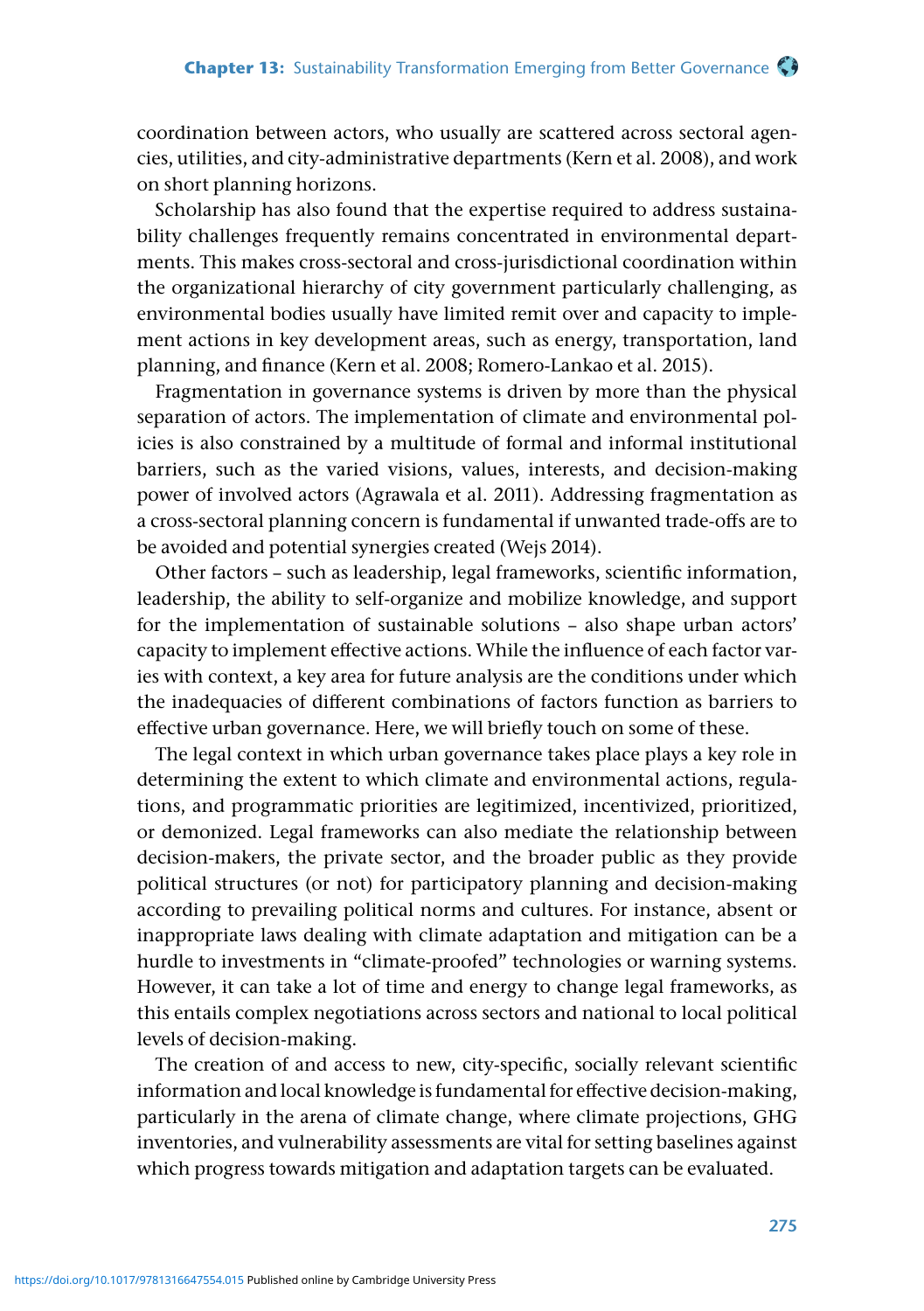The availability, communication, and use of information are essential for effective governance. These are not mere technical exercises of collection and insertion of information into the policy process; rather, they are politically determined by power relationships between levels of government, and between government, the private sector, and grassroots actors (Romero-Lankao et al. 2015). Problems of access to usable information are particularly substantial. For instance, an international survey on climate change policies shows that, for 40 percent of surveyed cities, lack of information on the local impacts of climate change is a major challenge to climate change planning and implementation (compared to the 27 percent who report being challenged by a lack of data on GHG emissions)(Aylett 2013a).

Behind the efforts of many cities that are taking steps to address climate change and other sustainability concerns lies the work of leaders, often termed *policy champions*, who frame climate and other concerns as policy issues and put them onto the political agenda (Betsill and Bulkeley 2007). Effective leadership strategies comprise the capacity to leverage resources from national and international networks, to create and promote the right framings of complex issues (such as climate mitigation as a means to save money and promote green growth), to create collective consensus, and to institute a shared understanding about the policy direction of a city (Cashmore and Wejs 2014). For instance, scholarship has found that leadership from a mayor, from senior elected officials, or from senior managers is a fundamental enabler of successful climate mitigation strategies (Aylett 2013b). However, for the leadership of individuals to persist, it must be complemented by legal and regulatory changes, by investments in institution building (Hughes and Romero-Lankao 2014), and by a strong civil society (see, for example, Manizales).

## **13.6 Concluding Remarks**

While local governments face many obstacles, they also possess a variety of instruments and policy options for governance, such as land-use planning, transportation systems, building codes, and closer ties to constituents working on the ground. These instruments can help strengthen and trigger action by other levels of government and by private and civil society actors. The level of independence and capacity to govern sustainability and resilience varies across urban areas, but there are still many potential and often untapped possibilities available to urban actors to create effective actions. Urban actors vary in their levels of leadership, access to information, legal mandates, and financial resources. Thus, most innovative approaches will unavoidably need to consider both bottom-up and top-down strategies that can help nurture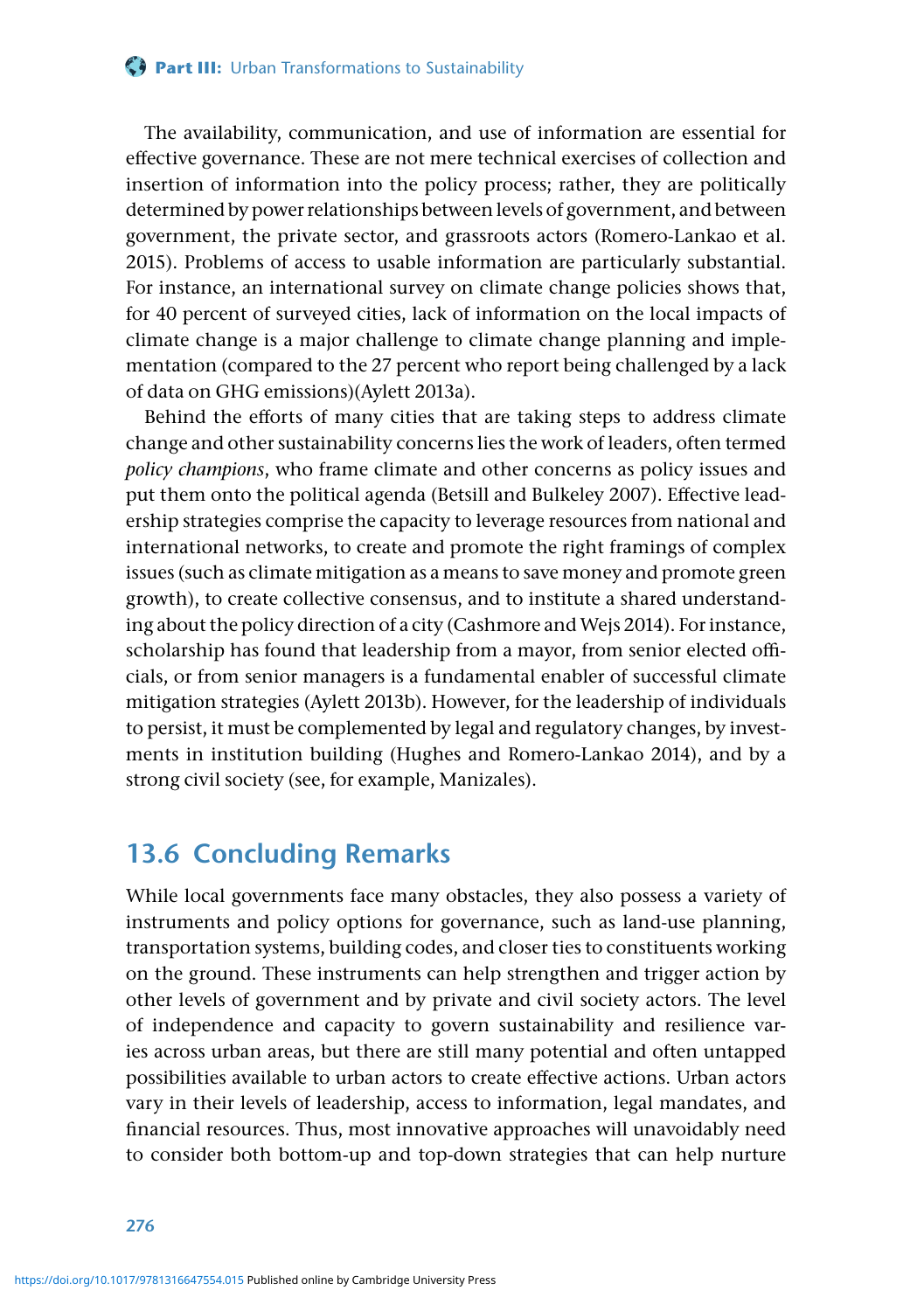innovations and experiments to achieve sustainable, effective, and fair urban environmental governance.

The remaining chapters in this section look closely at the governance of environmental change and transformations through different forms of experimentation. They examine the actors driving experimentation to shed light on the conditions, momentum, and institutional contexts in which experimentations operate and how they affect the dynamics of urban change. The authors also engage with the conflicts and contestations arising from dominant interests vested in space accessibility and use in cities, all of which are related to different narratives and perceptions about what desirable and inclusive development looks like in cities.

#### *References*

- Agrawala, S., M. Carraro, N. Kingsmill, E. Lanzi, M. Mullan, and G. Prudent-Richard. 2011. Private Sector Engagement in Adaptation to Climate Change. OECD Environment Working Paper.
- Ahern, J. 2011. From Fail-Safe to Safe-to-Fail: Sustainability and Resilience in the New Urban World. *Landscape and Urban Planning* 100 (4): 341–43.
- Andonova, L.B. 2010. Public-Private Partnerships for the Earth: Politics and Patterns of Hybrid Authority in the Multilateral System. *Global Environmental Politics* 10 (2): 25–53.
- Aylett, A. 2013a. Networked Urban Climate Governance: Neighborhood-Scale Residential Solar Energy Systems and the Example of Solarize Portland. *Environment and Planning C: Government and Policy* 31 (5): 858–75.
- Aylett, A. 2013b. The Socio-Institutional Dynamics of Urban Climate Governance: A Comparative Analysis of Innovation and Change in Durban (KZN, South Africa) and Portland (OR, USA). *Urban Studies* 50 (7): 1386–1402.
- Barrero, L.S.V. 2013. The Bioplan: Decreasing Poverty in Manizales, Colombia, through Shared Environmental management, in S. Bass, H. Reid, D. Satterthwaite, and P. Steele (eds.), *Reducing Poverty and Sustaining the Environment. The Politics of Local Engagement*, Earthscan: London, pp. 44–77.
- Bendor, R., J. Anacleto, D. Facey, S. Fels, T. Herron, D. Maggs, R. Peake, J. Robinson, M. Robinson, and J. Salter. 2015. Sustainability in an Imaginary World. *Interactions* 22 (5): 54–57.
- Betsill, M., and H. Bulkeley. 2007. Looking Back and Thinking Ahead: A Decade of Cities and Climate Change Research. *Local Environment* 12 (5): 447–56.
- Betsill, M.M., and H. Bulkeley. 2004. Transnational Networks and Global Environmental Governance: The Cities for Climate Protection Program. *International Studies Quarterly* 48 (2): 471–93.
- Biermann, F., M.M. Betsill, J. Gupta, N. Kanie, L. Lebel, D. Liverman, H. Schroeder, B. Siebenhüner, and R. Zondervan. 2010. Earth System Governance: A Research Framework. *International Environmental Agreements: Politics, Law and Economics* 10 (4): 277–98.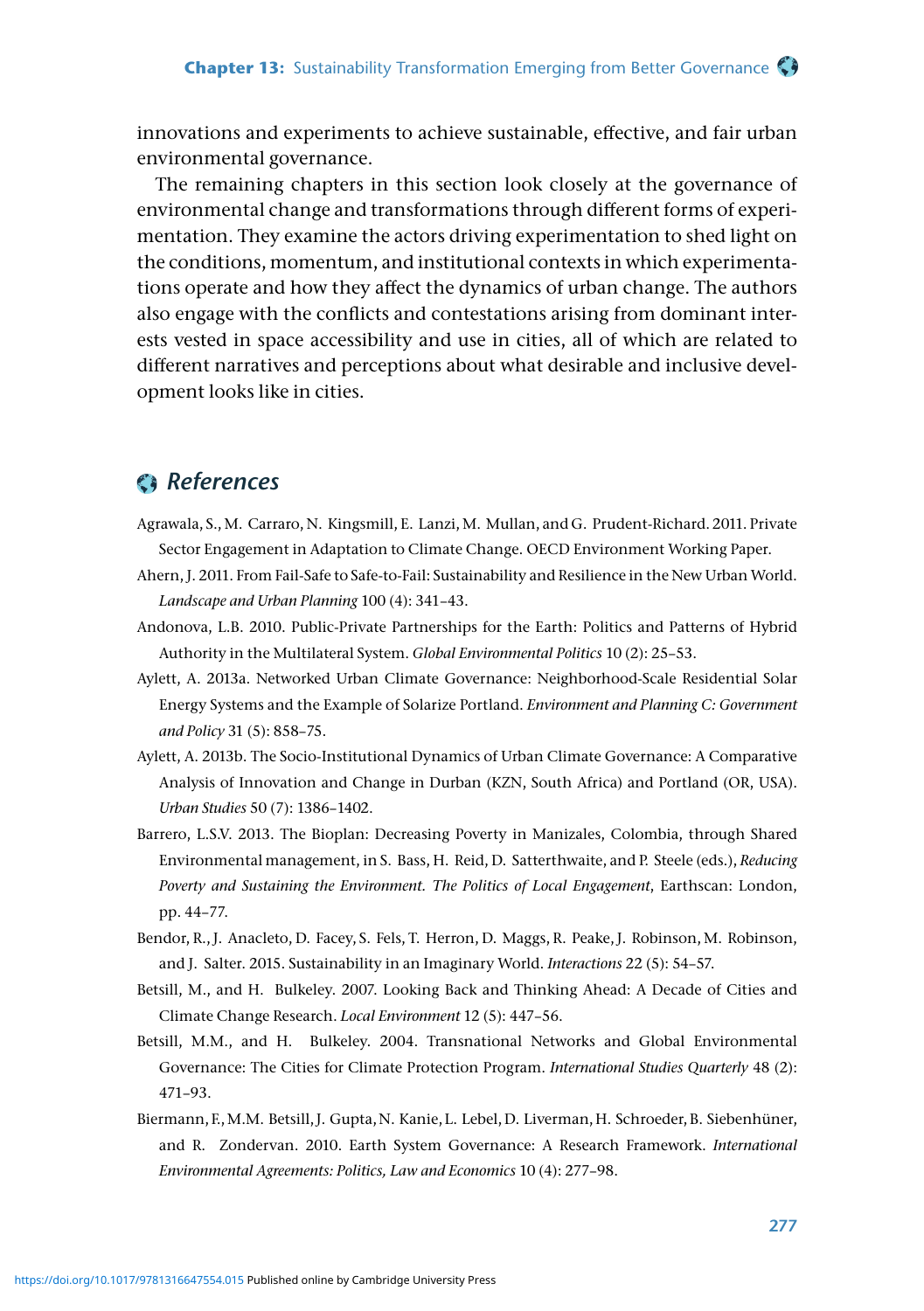#### **Part III:** Urban Transformations to Sustainability

- Bulkeley, H., V. Castán Broto, M. Hodson, and S. Marvin. 2010. *Cities and Low Carbon Transitions*. Vol. 35. Routledge.
- Bulkeley, H., L. Coenen, N. Frantzeskaki, C. Hartmann, A. Kronsell, L. Mai, et al., Urban Living Labs: Governing Urban Sustainability Transitions, *Current Opinion in Environmental Sustainability* 22: 13–17.
- Burch, S., A. Shaw, A. Dale, and J. Robinson. 2014. Triggering Transformative Change: A Development Path Approach to Climate Change Response in Communities. *Climate Policy* 1–21.
- Castan-Broto, V. and H. Bulkeley. 2013. A survey of urban climate change experiments in 100 cities. *Global Environmental Change* 23 (1): 92–102.
- Carpenter, S.R., and W.A. Brock. 2008. Adaptive Capacity and Traps. *Ecology and Society* 13 (2): 40. www.ecologyandsociety.org/vol13/iss2/art40/
- Cashmore, M., and A. Wejs. 2014. Constructing Legitimacy for Climate Change Planning: A Study of Local Government in Denmark. *Global Environmental Change* 24: 203–12.
- Davoudi, S., K. Shaw, L. Jamila Haider, A.E. Quinlan, G.D. Peterson, C. Wilkinson, Hartmut Fünfgeld, D. McEvoy, L. Porter, and S. Davoudi. 2012. Resilience: A Bridging Concept or a Dead End? 'Reframing' Resilience: Challenges for Planning Theory and Practice Interacting Traps: Resilience Assessment of a Pasture Management System in Northern Afghanistan Urban Resilience: What Does It Mean in Planning Practice? Resilience as a Useful Concept for Climate Change Adaptation? The Politics of Resilience for Planning: A Cautionary Note: Edited by Simin Davoudi and Libby Porter. *Planning Theory & Practice* 13 (2): 299–333.
- Ferguson, B., N. Frantzeskaki, and R. Brown. 2013. A Strategic Program for Transitioning to a Water Sensitive City, *Landscape and Urban Planning* 117: 32–45.
- Fernández, I.C., D. Manuel-Navarrete, and Robinson T.-S. 2016. Breaking Resilient Patterns of Inequality in Santiago de Chile: Challenges to Navigate Towards a More Sustainable City. *Sustainability* 8 (8): 820. doi:10.3390/su8080820
- Field C.B., M. van Aalst, N. Adger, D. Arent, J. Barnett, R. Betts, et al. 2014. Technical Summary, in Field, C.B., V.R. Barros, D.J. Dokken, K.J. Mach, M.D. Mastrandrea, and T.E. Bilir, et al. (eds.), *Climate Change 2014: Impacts, Adaptation, and Vulnerability. Part A: Global and Sectoral Aspects. Contribution of Working Group II to the Fifth Assessment Report of the Intergovernmental Panel on Climate Change*. Cambridge: Cambridge University Press, pp. 35–94.
- Folke, C., T. Hahn, P. Olsson, and J. Norberg. 2005. Adaptive Governance of Social-Ecological Systems. *Annual Review of Environment and Resources* 30: 441–73.
- Frantzeskaki, N., J. Wittmayer, and D. Loorbach 2014. The Role of Partnerships in 'Realizing' Urban Sustainability in Rotterdam's City Ports Area, the Netherlands, *Journal of Cleaner Production*, 65: 406–417. http://dx.doi.org/10.1016/j.jclepro.2013.09.023.
- Frantzeskaki, N., V. Castan-Broto, L. Coenen, and D. Loorbach (eds.). 2017. *Urban Sustainability Transitions*, New York: Routledge.

Gartland, L.M. 2012. *Heat Islands: Understanding and Mitigating Heat in Urban Areas*. Routledge.

Geels, F.W., and J. Schot. 2007. Typology of Sociotechnical Transition Pathways. *Research Policy* 36 (3): 399–417.

**278**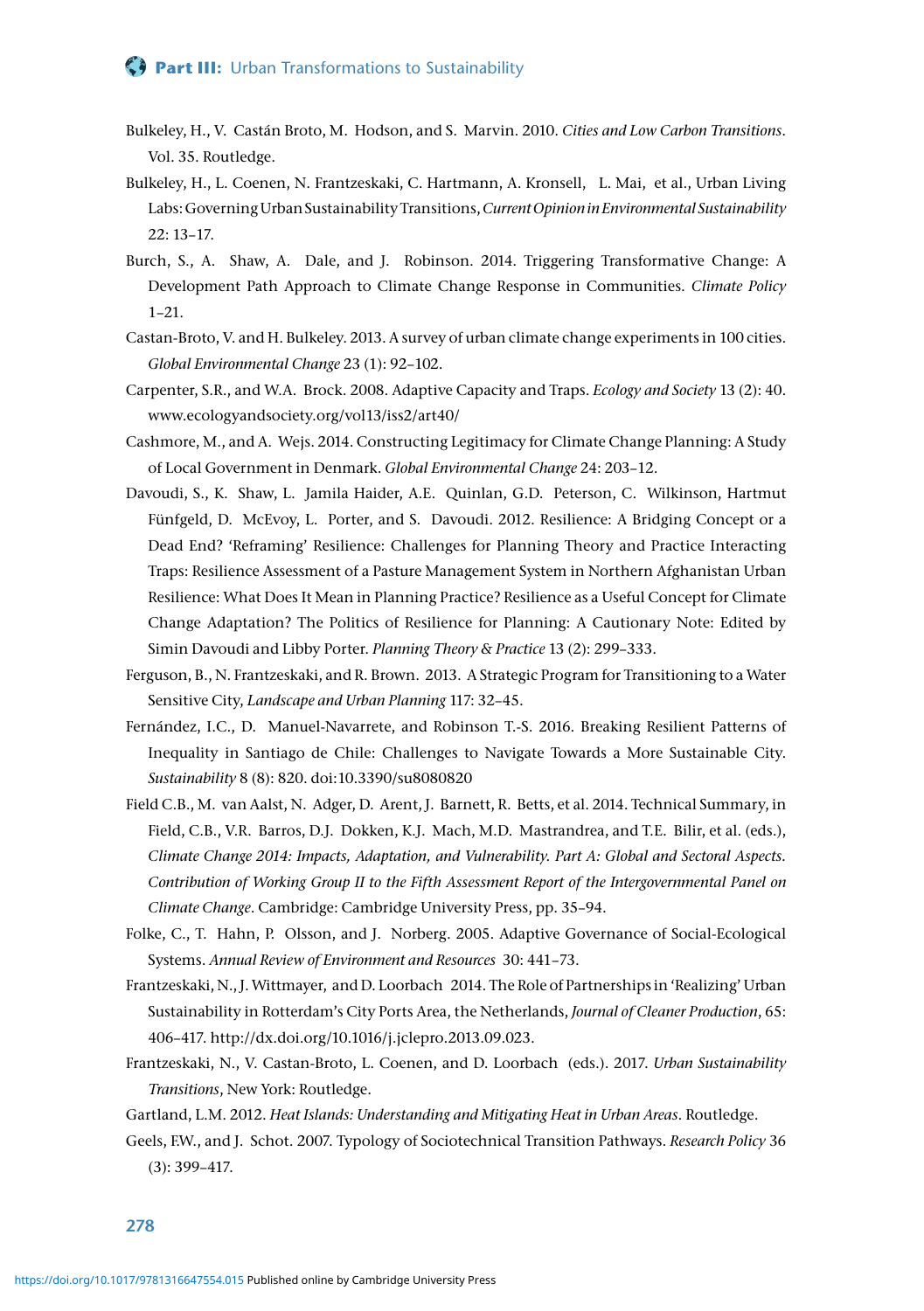- Hamin, E.M., and N. Gurran. 2009. Urban Form and Climate Change: Balancing Adaptation and Mitigation in the U.S. and Australia. *Habitat International, Climate Change and Human Settlements*, 33 (3): 238–245. doi:10.1016/j.habitatint.2008.10.005.
- Holgate, C. 2007. Factors and Actors in Climate Change Mitigation: A Tale of Two South African Cities. *Local Environment* 12 (5): 471–484. doi:10.1080/13549830701656994.
- Hughes, S. 2013. Justice in Urban Climate Change Adaptation: Criteria and Application to Delhi. *Ecology and Society* 18 (4): 48.
- Hughes, S., and P. Romero-Lankao. 2014. Science and Institution Building in Urban Climate-Change Policymaking. *Environmental Politics* 23 (6): 1023–1042. doi:10.1080/09644016.2014.921459.
- Kern, K., and G. Alber. 2008. Sustainable Energy, and Climate Policy. 2008. Governing Climate Change in Cities: Modes of Urban Climate Governance in Multi-Level Systems. *Competitive Cities and Climate Change* 171.
- Lawhon, M., and J.T. Murphy. 2012. Socio-Technical Regimes and Sustainability Transitions Insights from Political Ecology. *Progress in Human Geography* 36 (3): 354–78.
- Loorbach, D., and J. Rotmans. 2010. The Practice of Transition Management: Examples and Lessons from Four Distinct Cases. *Futures* 42 (3): 237–246.
- Loorbach, D., N. Frantzeskaki, and F. Avelino. 2017. Sustainability Transitions Research: Transforming Science and Practice for Societal Change, *Annual Review of Environment and Resources*, 42: 599–626, doi.org/10.1146/annurev-environ-102014-021340.
- Markard, J., R. Raven, and B. Truffer. 2012. Sustainability Transitions: An Emerging Field of Research and Its Prospects. *Research Policy* 41 (6): 955–967.
- Nevens, F., N. Frantzeskaki, D. Loorbach, and L. Gorissen. 2013. Urban Transition Labs: Co-Creating Transformative Action for Sustainable Cities, *Journal of Cleaner Production* 50: 111–122.
- Park, S.E., N.A. Marshall, E. Jakku, A.-M. Dowd, S.M. Howden, E. Mendham, and A. Fleming. 2012. Informing Adaptation Responses to Climate Change through Theories of Transformation. *Global Environmental Change* 22 (1): 115–126.
- Patterson, J., K. Schulz, J. Vervoort, S. van der Hel, O. Widerberg, C. Adler, M. Hurlbert, K. Anderton, M. Sethi, and A. Barau. 2016. Exploring the Governance and Politics of Transformations Towards Sustainability, *Environmental Innovation and Societal Transitions* 24: 1–16.
- Poustie, M., N. Frantzeskaki, and R. Brown. 2016. A Transition Scenario for Leapfrogging to a Sustainable Urban Water Future in Port Vila, Vanuatu, *Technological Forecasting and Social Change*, 105(April): 129–139. doi:10.1016/j.techfore.2015.12.008
- Robinson, J., and R.J. Cole. 2015. Theoretical Underpinnings of Regenerative Sustainability. *Building Research & Information* 43 (2): 133–143.
- Romero-Lankao, P. 2007. How Do Local Governments in Mexico City Manage Global Warming? *Local Environment* 12 (5): 519–535.
- Romero-Lankao, P., and D.M. Gnatz. 2013. Exploring Urban Transformations in Latin America. *Current Opinion in Environmental Sustainability* 5 (3–4): 358–367. doi:10.1016/j.cosust.2013.07.008.
- Romero-Lankao, P., D.M. Gnatz, O. Wilhelmi, and M. Hayden. 2016. Urban Sustainability and Resilience: From Theory to Practice. *Sustainability* 8 (12): 1224. doi:10.3390/su8121224